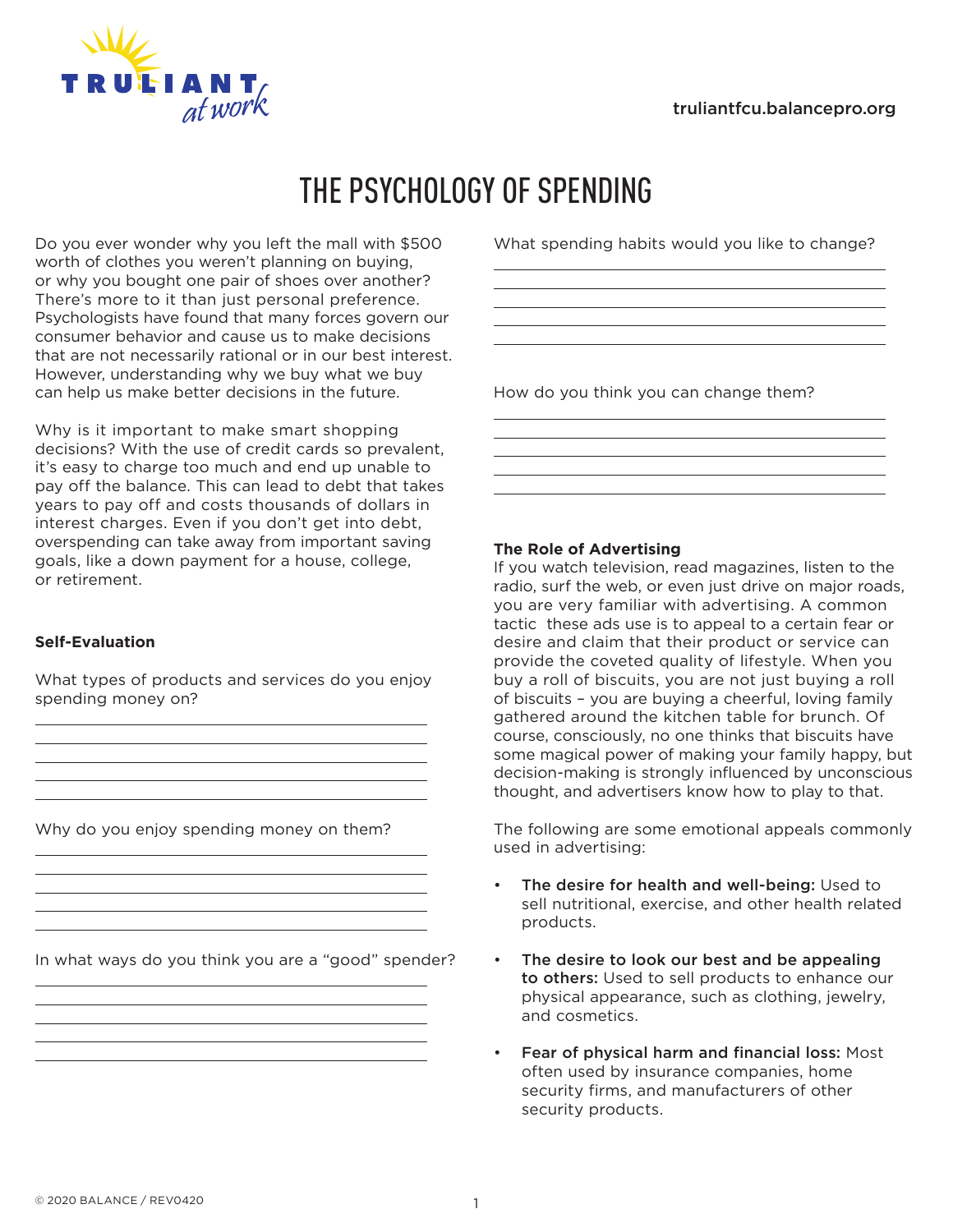# truliantfcu.balancepro.org



- The desire for recognition: Commonly used by sellers of status symbols denoting association with fame or wealth.
- Enhancement of our self-esteem: Used by sellers to promote knowledge-based products, such selfhelp courses or educational degrees.
- Financial gain: Used by all advertisers to promote "sale" or "discounted" purchases and also by companies to market products that claim to generate income and wealth.
- The desire to have a perfect, happy home: Often used by sellers of cooking and cleaning products.
- The desire to be loved: Used by a variety of sellers, typically to encourage us to purchase products for others.

Advertising is not solely based on emotional appeals – many are quite informative. Having product information (e.g., size, capacity, energy efficiency, number of horsepower) allows us to compare similar items and choose the best one. (Of course, you can also do independent research online and in magazines like Consumer Reports.) Furthermore, the product or service advertised may represent a real personal need we are seeking to satisfy. The challenge is to recognize the emotional appeals being made in most ads and minimize them so you can rationally judge the true value of what is being sold. As you encounter advertising in your daily life, think about the validity of the images being presented and what it is that you will actually get from the product or service. Those biscuits may not bring your family happiness, but they can provide a tasty breakfast.

## **Keeping Up With the Joneses**

Society in part defines success by what we look like and own. It's not surprising that people are tempted to buy things that will make them appear well-off, especially when others around them seem to have more. When teenagers want their parents to buy them something, a common argument is, "everyone else has one," and as adults, we do not completely outgrow this line of reasoning. You see that your neighbors, co-workers, friends have nice cars and clothing, so you feel that you have to buy them too to not be an outcast.

Wanting to have nice things is understandable, but you can't win if you try to "keep up with the Joneses." There will always be people that have more

than you. Remember, you are not what you buy, and you do not need to have expensive material things to have a good life. Of course, there are very few people in life who spend their money solely on necessities. There is nothing inherently wrong with spending some money on such things as vacations, dining out, and designer clothing – the key is to be conscious of your financial situation. Don't spend \$500 on shoes if you need the money to pay the rent. If you cannot afford to purchase something now with cash, instead of putting it on your credit card, start saving. You may have to wait a few months, but you won't have to worry about paying off your credit card debt, unlike many of the Joneses who appear to have it all.

# **Spending Habits**

Every day we are faced with hundreds of choices, and it is impossible to consciously think about all of them. That is why we tend to stick to the decisions we've already made. Most people don't contemplate whether they should quit their jobs or move to another city every second of the day. This applies to consumer behavior too. You choose the expanded cable package with the premium movie channels and dutifully send in your bill every month. You buy a \$3 cup of coffee every day before work and eat out for lunch and don't give it a second thought. You get a manicure every week. It is a part of your routine.

Spending habits are easy to get into, but they are not always beneficial. Financial situations often change and what once was affordable may no longer be affordable. Or perhaps it was never was in the first place. Periodically examining your finances can help you break out of habits you can't afford to keep. Make an effort to keep track of your daily spending, and when the end of the month comes, total it all up. *(Complete Weekly Expense Tracking worksheet on page 5.)*

If you see that you are spending more than you are earning, are not able to put anything aside in savings, or are relying on credit to pay for expenses, evaluate what you can cut or reduce. Can you get a more basic cable package? Can you bring your own coffee or drink to work? Can you pack your lunch? Can you cut back your manicures to once a month? Be honest about what is truly a need and what can be eliminated.

## **Impulse Buying**

You go to the store with the intention of buying a new pair of jeans. Three hours later, you leave with a pair of jeans, a pair of shoes, a belt, and two t-shirts.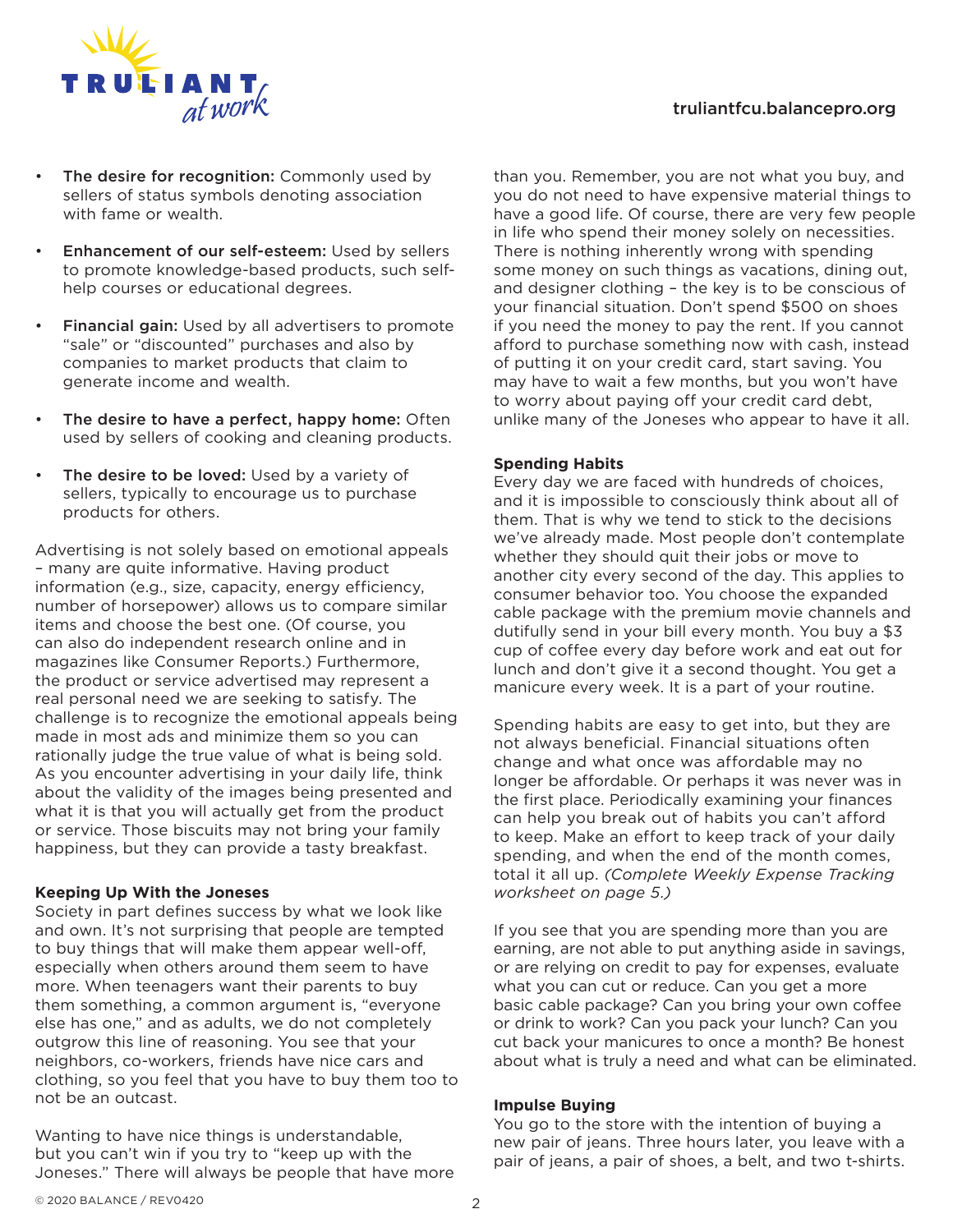

## **What happened?**

Impulse buying is the Achilles' heel of the responsible shopper. You know you shouldn't do it, but finding something you like unexpectedly and buying it is exciting. And stores and online retailers encourage it. What do you see by the checkout lanes when you go to the supermarket? Magazines, soda, and candy – perfect impulse buy items. Staples, such as milk, are often placed in the back. Malls, with their winding architecture, benches, and food courts, are designed to keep shoppers there for as long as possible. Go to a store's website, and you will likely be bombarded with an array of featured products.

Research shows that the longer a person stays in a store, the more likely he or she is to make impulse purchases. You can combat that urge by being a focused shopper. Create a shopping list at home before you go to the store. Once you are there, stick to the list, and get in and out as quickly as possible. Don't browse or examine things you were not planning to get. Avoid taking free samples or trying on clothes just to see how they look. Don't talk to employees unless you have to – typically their aim is to sell to you more items. Shop alone whenever possible. If you are doing social shopping with friends, you will probably linger longer. If you are shopping with your children, you are likely to hear "I want it" or "Can I have it?" at least once or twice or several dozen times.

## **Bargain Hunting**

People love to buy things on sale. You see a cashmere sweater at 75% off and think, How can I pass up this? The next day, you brag to all of your friends about the great deal you snagged. It's an accomplishment, a reflection of your bargainhunting abilities. Sales that give away something for free can be especially enticing, hence the common infomercial sales pitch "and we'll throw in a second one free!" After all, what could be better than getting something for nothing?

Buying items that you need or were already planning to buy on sale is a great cost-saving measure, but you are not really getting a bargain if you bought something impulsively just because it was on sale. Let's say the cashmere sweater originally cost \$300. Your initial thought may be that you saved \$225, but in reality, you spent \$75. And that free second Wonder Mop isn't really free – you had to spend \$20 to get the first one (plus shipping and handling on both mops). When you are tempted to buy something on sale, ask yourself if you really need the item, and

remember to focus on the cost, not just the savings. If you weren't going to buy it anyway, the best bargain is to not buy.

#### **Retail Therapy**

Have you ever felt down and decided to cheer yourself up by going shopping? Many people engage in "retail therapy." In fact, research shows that shopping increases the level of chemicals in the brain that regulate happiness. However, the happiness that buying provides is usually short-lived, and the problems that result from overspending only cause guilt and stress.

Resist the urge to shop when you are feeling depressed. Remind yourself of the consequences of spending – will you not be able to pay your car loan because you bought \$500 worth of clothing? Instead of shopping to momentarily feel better, engage in mood-boosting activities that are free, such as exercising, taking a bubble bath, or talking to a friend. If you are unable to control your shopping on your own and feel that it has a negative impact on your life, you may want to seek professional help.

#### **Money as Love**

A parent buys a toy for his child because he had to work and missed the recital. A husband spends \$500 on a diamond necklace for his wife's birthday because he is worried about what she will think if he only spends \$50. A woman gives \$200 to her younger sister who claims she is strapped for cash, even though she is struggling with her own bills.

These are all examples of how money gets intertwined with love. We feel guilty about what we have done or cannot do and worried that we will not be loved if we don't spend. The money we spend, we hope, will make everything okay.

Periodically buying gifts or spending money on loved ones is perfectly normal. However, avoid draining your wallet trying to buy love. Not only does trying to buy love not work from a relationship point of view, but you shouldn't have to sacrifice your financial health for others. If you are feeling guilty about not spending enough time with someone, address it head on. Instead of buying a box of candy, carve out more time in the future. Need to buy a gift for a birthday or another occasion? Keep in mind that most people prefer a thoughtful gift to an expensive one. In fact, there are many ways to show appreciation and do something nice for someone that don't cost a dime, like cooking dinner or writing a letter. If you are a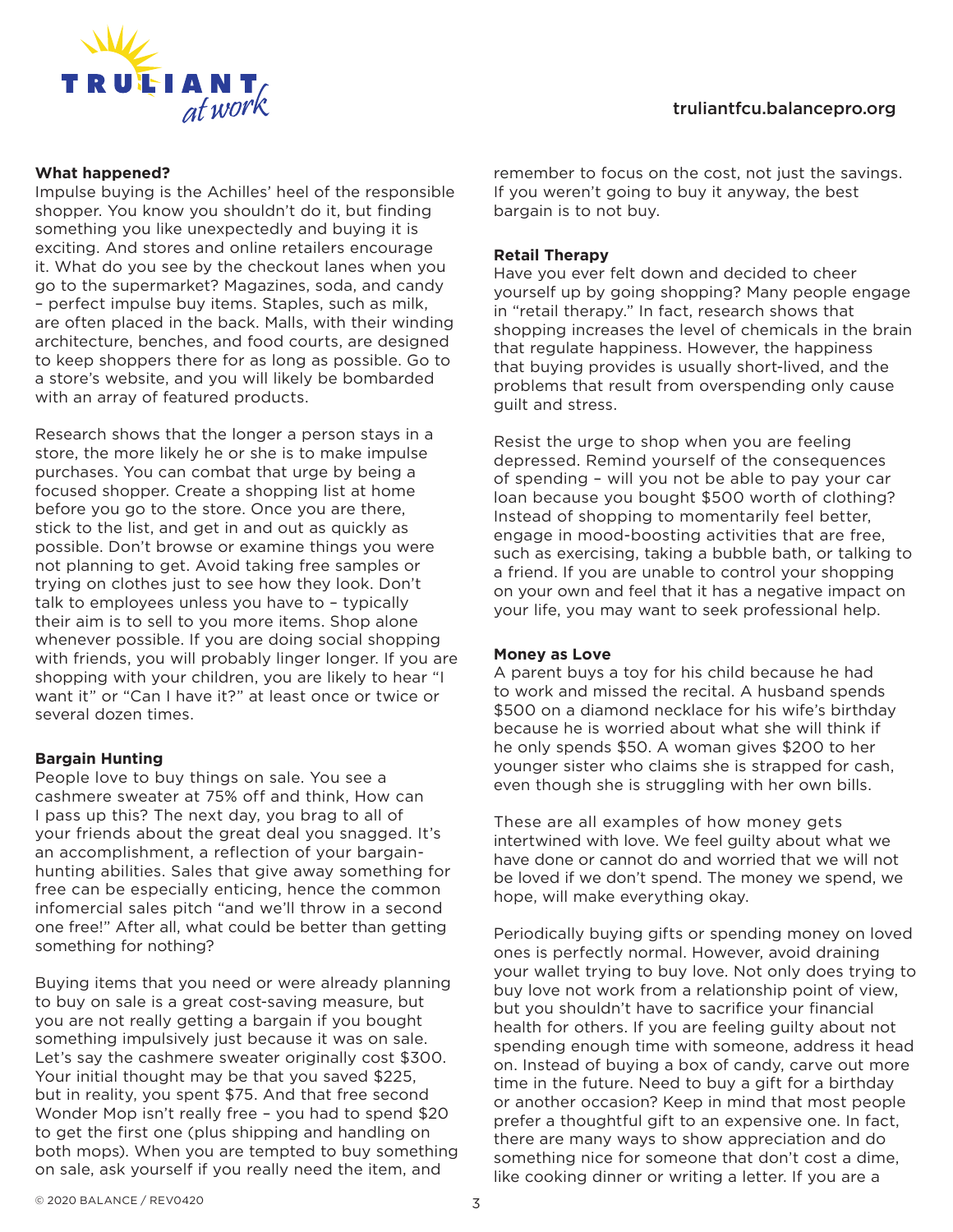

giver who always feels the need to outstretch your hand to friends and family members, recognize that giving them money may do them more harm than good. Why should they learn to budget and save if you are always there with your wallet? That doesn't mean you should let them be homeless, but you may not want to give unless it is a true emergency.

# **I'll Worry about Tomorrow Tomorrow**

# **Spending vs. Saving**

People tend to focus more on today than tomorrow. In many cases, that is sensible – filling an empty refrigerator is a more pressing need than saving for a vacation five years from now. However, we often put immediate desires ahead of future important needs.

Let's say you have a hundred dollars in your pocket. You can either spend it on a fancy dinner in a nice restaurant or put it into savings. If you spend it on the meal, you get to enjoy it today. If you put it in savings, you have to wait. Which is naturally more appealing? For many of us, it's the meal, of course. It can be especially hard to save for things that are far off, like retirement. We tell ourselves we can always start doing it tomorrow. But tomorrow comes, and you tell yourself the same thing. As a result, many people don't save enough to meet their goals.

Make a concerted effort to place savings in the forefront now. Put pictures of your goals on your refrigerator or in your wallet. Take pleasure in opening your account statement and watching your savings grow. If your workplace offers direct deposit, have some of your paycheck directly deposited into your savings account. If you don't see it, you won't miss it.



By saving today instead of waiting for tomorrow, you are contributing more and taking advantage

# truliantfcu.balancepro.org

of compound interest (interest that is earned on interest). The chart on the next page shows a \$200 a month investment, with an average annual return of 4%. If you started saving now, you would have \$29,450 at the end of 10 years. If you waited five years to start, you would have \$13,392 – a difference of over \$16,000!

# **The Role of Credit**

A present-focused mentality can also lead to the overuse of credit and debt. Using a credit card to make a purchase allows you to get something today without needing to immediately shell out cash. In fact, you probably won't have to worry about paying the bill for at least a few weeks. So why not buy that \$300 pair of shoes? But that due date will come, and if you cannot afford to pay off your balance in full, you will have to pay interest (plus deal with making payments until you can pay the balance off). Many credit cards come with interest rates well over 10%, so relying on credit can cost you quite a bit of money. Those \$300 pair of shoes could wind up costing you \$400.

Research shows that people spend less when they use a debit card or cash instead of credit. You feel the pain of parting with your money immediately – it is not some abstract future occurrence. Using a debit card or cash for most purchases can help you be a thrifty shopper, but you don't necessarily want to avoid credit completely. Using credit cards can help you build a good credit score, which will come in handy if you want to get a mortgage or car loan. A good way to use your credit cards is to just make a small purchase or two on them each month. If all you charge is a \$5 magazine, you should have no problem paying off the bill in full when it comes.

# **Be a Conscious Consumer**

Earning money takes a lot of time and effort – spend your money with the same care by being a conscious consumer. Before you open your wallet, ask yourself:

- Will I really use the product or service?
- What are my motives for making the purchase?
- Do I own anything else that provides the same use?
- Did I feel a need for this item before I saw it in the store?
- What are the financial and emotional costs of the purchase, and can I really afford it?
- Can I get the product or service for less elsewhere?

By thinking about your spending, you can get what you need and enjoy it without suffering from the post-shopping blues.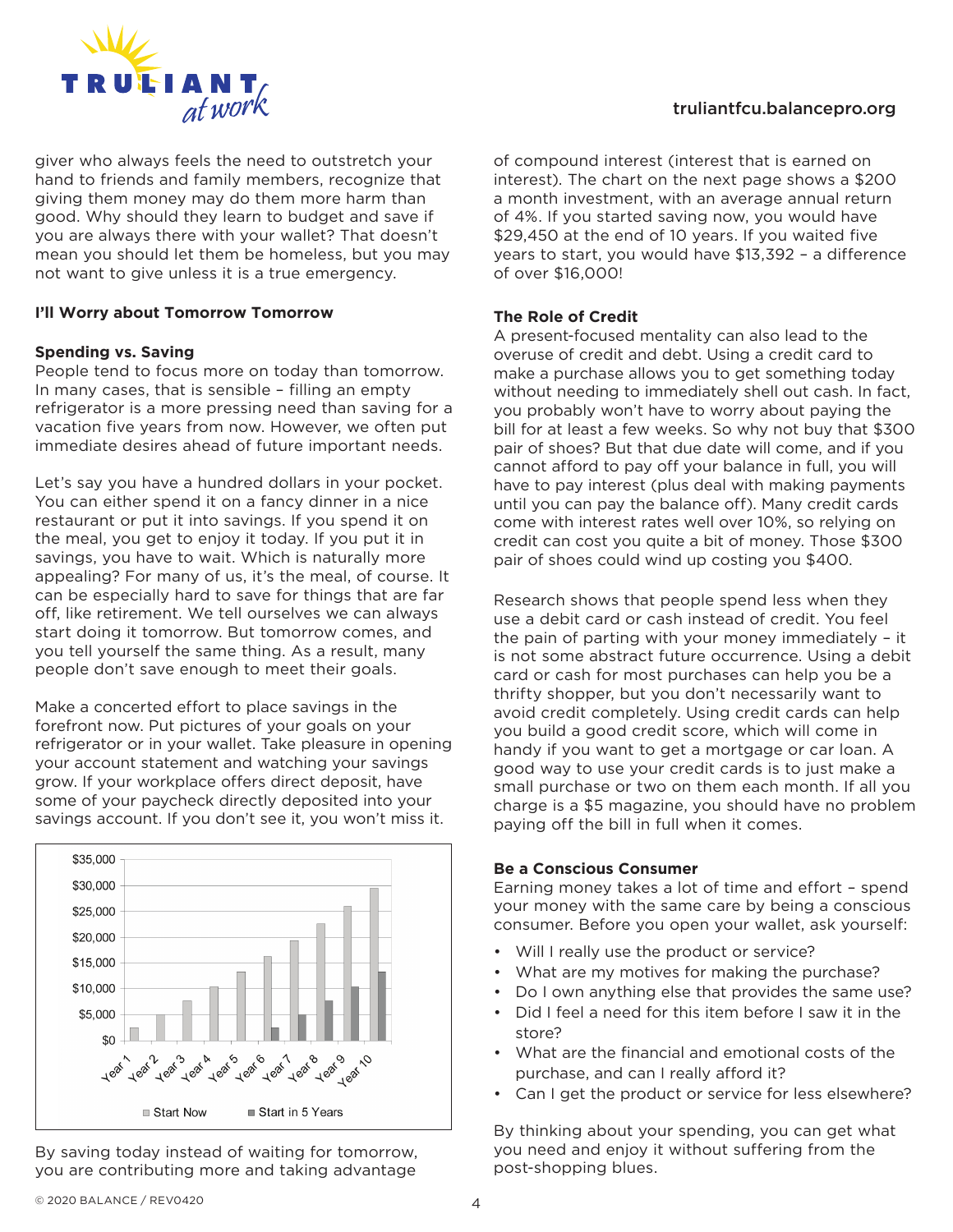| WEEKLY TRACKING WORKSHEE |     |     |     |     |    |     |
|--------------------------|-----|-----|-----|-----|----|-----|
| Item                     | Mon | Tue | Wed | Thu | Ξï | Sat |
| Groceries                |     |     |     |     |    |     |
| Restaurants              |     |     |     |     |    |     |

| Over / Under               |           |             |                                        |                |                  |                         |            |               |          |                   |               |                   |                    |             |             |                                 |       |       |       |       |       |       |       |                       |
|----------------------------|-----------|-------------|----------------------------------------|----------------|------------------|-------------------------|------------|---------------|----------|-------------------|---------------|-------------------|--------------------|-------------|-------------|---------------------------------|-------|-------|-------|-------|-------|-------|-------|-----------------------|
| Weekly Bud-<br>get         |           |             |                                        |                |                  |                         |            |               |          |                   |               |                   |                    |             |             |                                 |       |       |       |       |       |       |       |                       |
| Total Ex-<br>penses        |           |             |                                        |                |                  |                         |            |               |          |                   |               |                   |                    |             |             |                                 |       |       |       |       |       |       |       |                       |
| Sun                        |           |             |                                        |                |                  |                         |            |               |          |                   |               |                   |                    |             |             |                                 |       |       |       |       |       |       |       |                       |
| Sat                        |           |             |                                        |                |                  |                         |            |               |          |                   |               |                   |                    |             |             |                                 |       |       |       |       |       |       |       |                       |
| $\overleftarrow{\text{H}}$ |           |             |                                        |                |                  |                         |            |               |          |                   |               |                   |                    |             |             |                                 |       |       |       |       |       |       |       |                       |
| <b>LPM</b>                 |           |             |                                        |                |                  |                         |            |               |          |                   |               |                   |                    |             |             |                                 |       |       |       |       |       |       |       |                       |
| Wed                        |           |             |                                        |                |                  |                         |            |               |          |                   |               |                   |                    |             |             |                                 |       |       |       |       |       |       |       |                       |
| Tue                        |           |             |                                        |                |                  |                         |            |               |          |                   |               |                   |                    |             |             |                                 |       |       |       |       |       |       |       |                       |
| Mon                        |           |             |                                        |                |                  |                         |            |               |          |                   |               |                   |                    |             |             |                                 |       |       |       |       |       |       |       |                       |
| Item                       | Groceries | Restaurants | Laundry/Dry Clean-<br>$\overline{\Xi}$ | Medical/Dental | Auto/Gas/Parking | Transportation<br>Other | Child Care | Personal Care | Clothing | Bank Fees/Postage | Entertainment | Books/Music/Video | Cigarettes/Alcohol | Gifts/Cards | Home/Garden | Church/Charity<br>Contributions | Other | Other | Other | Other | Other | Other | Other | WEEKLY EXPENSE TOTALS |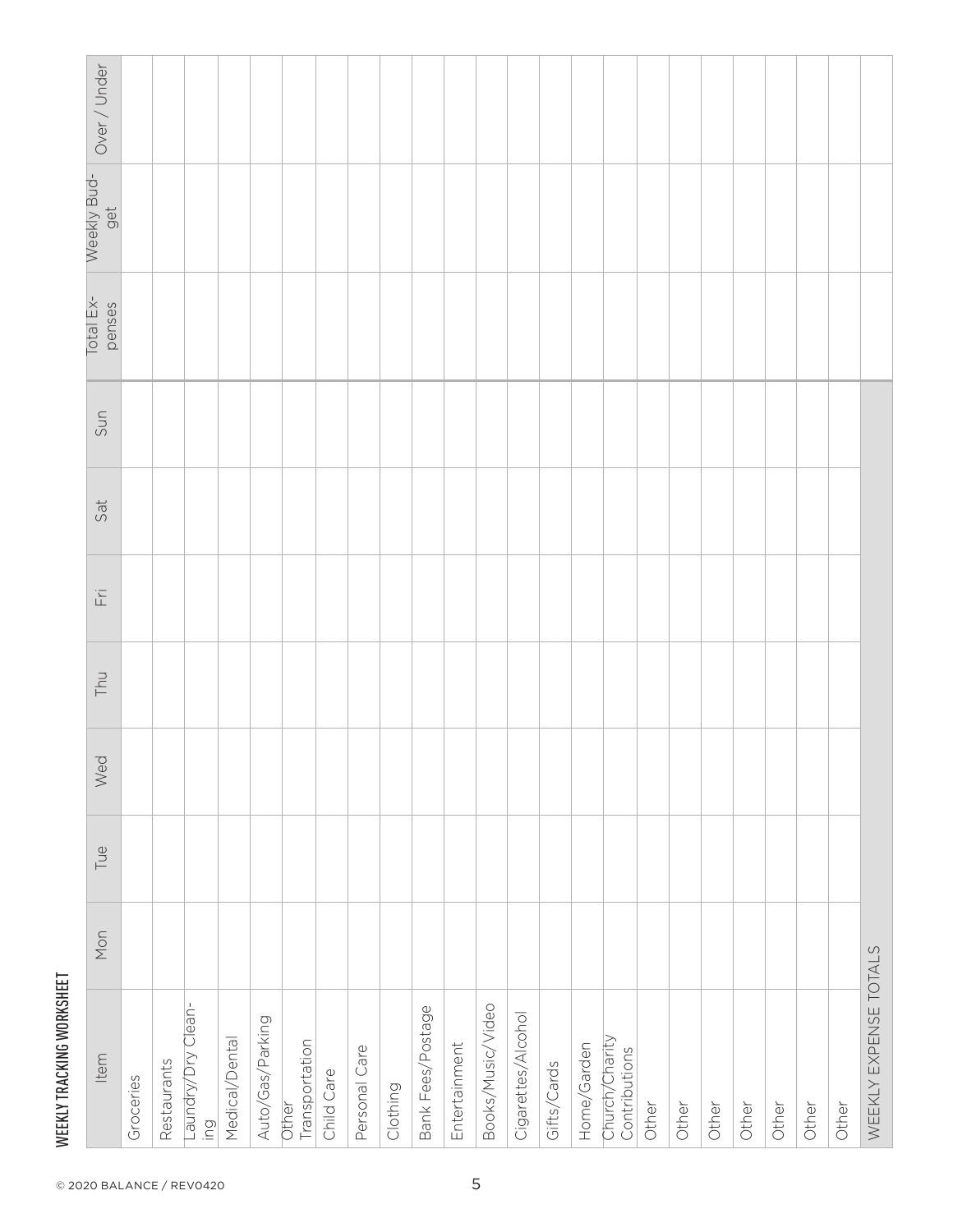# www.balancepro.org

The importance of money in your life is influenced by what money (having it and spending it) means to you. Examining your spending motivators can give you significant insight into how you perceive yourself and how you want others to perceive you. Take the following quiz to discover what your personal "money motivation" is.

- 1. Money is important because it allows me to…
	- A. Do what I want to do.
	- B. Feel secure.
	- C. Buy things that can help me get ahead.
	- D. Buy things for others.
- 2. I feel that money…
	- A. Frees up my time.
	- B. Can solve my problems.
	- C. Is a means to an end.
	- D. Helps make relationships smoother.
- 3. When it comes to saving money, I…
	- A. Don't have a plan and don't often save.
	- B. Have a plan and stick to it.
	- C. Don't have a plan but manage to save money anyway.
	- D. Don't make enough money to save.
- 4. If someone asks about my personal finances, I…
	- A. Feel defensive.
	- B. Realize I need more education and information.
	- C. Feel comfortable and competent.
	- D. Ask friends and family first.
- 5. When I make a major purchase, I…
	- A. Go with what my intuition tells me.
	- B. Research a great deal without buying.
	- C. Feel I'm in charge it's my/our money.
	- D. Ask friends and family first.
- 6. If I have money left over at the end of the month, I…
	- A. Go out and have a good time.
	- B. Put the money into savings.
	- C. Look for a good investment.
	- D. Buy a gift for someone.
- 7. If I discover I paid more for something than a friend did, I…
	- A. Couldn't care less.
	- B. Feel it's okay because I also find bargains at times.
	- C. Assume he spent more time shopping, and time is money.
	- D. Feel upset and angry at myself.
- 8. When paying bills, I…
	- A. Put it off and sometimes forget.
	- B. Pay them when due, but no sooner.
	- C. Pay when I get to it, but don't want to be hassled.
	- D. Worry that my credit will suffer if I miss a payment.
- 9. When it comes to borrowing money, I…
	- A. Simply won't; I don't like to feel indebted.
	- B. Only borrow as a last resort.
	- C. Tend to borrow from banks or other business sources.
	- D. Ask friends and family because they know I'll pay.
- 10. When eating out with friends, I prefer to…
	- A. Divide the bill proportionally.
	- B. Ask for separate checks.
	- C. Charge the bill to my card and have others pay me.
	- D. Pay the entire bill because I like to treat my friends.
- 11. When it comes to tipping, I…
	- A. Sometimes do and sometimes don't.
	- B. Just call me Scrooge.
	- C. Resent it, but always tip the right amount.
	- D. Tip generously because I like to be thought well of.
- 12. If I suddenly came into a lot of money, I...
	- A. Wouldn't have to work.
	- B. Wouldn't have to worry about the future.
	- C. Could really build up my business.
	- D. Would spend a lot on family and friends and enjoy time with them more.
- 13. When indecisive about a purchase I often tell myself…
	- A. It's only money.
	- B. It's a bargain.
	- C. It's a good investment.
	- D. He/she will love it.
- 14. In my family…
	- A. I handle all the money and pay all the bills.
	- B. My partner takes care of the finances.
	- C. I pay my bills and my partner does the same.
	- D. We sit down together to pay bills.

**Scoring:** Count the number of times you responded with an a, b, c, or d, excluding questions 3, 4 and 7 (which are for your information only). Whichever letter you chose most frequently reveals your primary money motivation: a. freedom, b. security, c. power, and d. love. *(Source: Money Harmony, Olivia Mellan)*